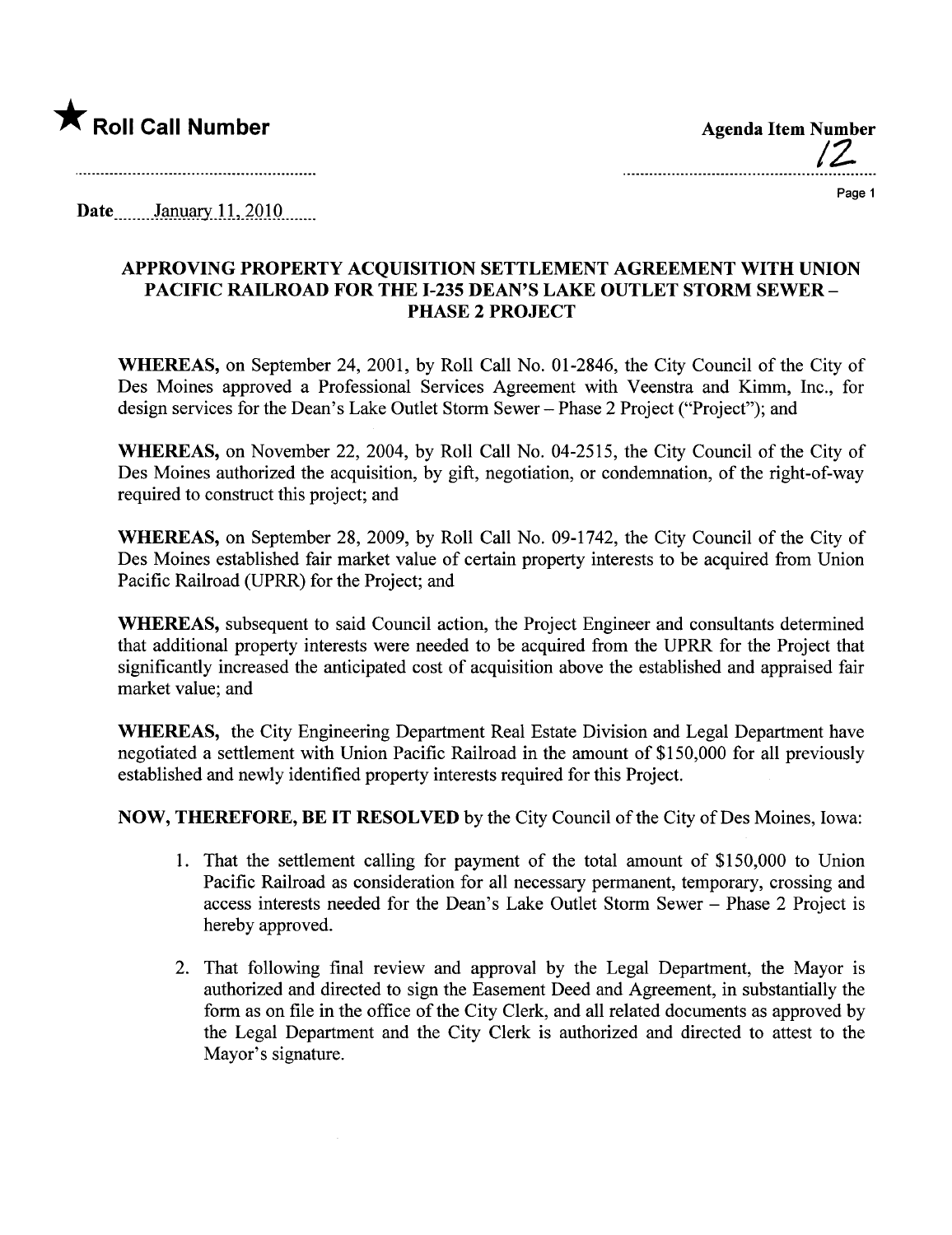

 $\overline{12}$ 

Page 2

## $\textbf{Date}$  January 11, 2010

- 3. That the Finance Director is authorized and directed to issue checks and pay any unforeseen additional costs certified by the Legal Deparment and the Engineering Department; the Real Estate Division Manager is authorized and directed to obtain the checks, if any, needed to cary out these transactions and to deliver them to the payees.
- 4. That the Real Estate Division of the Engineering Department is directed to obtain the Legal Department's review and approval of all closing documents prior to closing.
- 5. That the City Clerk is hereby authorized and directed to endorse upon the closing documents approval and acceptance of this Council and is further authorized and directed to deliver said closing documents to the Real Estate Division Manager, who shall proceed to closing in accordance with standard real estate practices.

(Council Communication No. 10- $\frac{O(1)}{O(1)}$ )

Moved by to adopt.

ROVED AS TO FORM:

Glenna K. Fra Assistant City Attorney

| <b>COUNCIL ACTION</b> | <b>YEAS</b> | <b>NAYS</b> | <b>PASS</b> | <b>ABSENT</b>   | <b>CERTIFICATE</b>                                                                                                                                                                                      |
|-----------------------|-------------|-------------|-------------|-----------------|---------------------------------------------------------------------------------------------------------------------------------------------------------------------------------------------------------|
| <b>COWNIE</b>         |             |             |             |                 |                                                                                                                                                                                                         |
| <b>COLEMAN</b>        |             |             |             |                 | I, DIANE RAUH, City Clerk of said City hereby<br>certify that at a meeting of the City Council of<br>said City of Des Moines, held on the above date,<br>among other proceedings the above was adopted. |
| <b>GRIESS</b>         |             |             |             |                 |                                                                                                                                                                                                         |
| <b>KIERNAN</b>        |             |             |             |                 |                                                                                                                                                                                                         |
| <b>MAHAFFEY</b>       |             |             |             |                 |                                                                                                                                                                                                         |
| <b>MEYER</b>          |             |             |             |                 | IN WITNESS WHEREOF, I have hereunto set my<br>hand and affixed my seal the day and year first<br>above written.                                                                                         |
| <b>MOORE</b>          |             |             |             |                 |                                                                                                                                                                                                         |
| <b>TOTAL</b>          |             |             |             |                 |                                                                                                                                                                                                         |
| <b>MOTION CARRIED</b> |             |             |             | <b>APPROVED</b> |                                                                                                                                                                                                         |
|                       |             |             |             | Mavor           | City Clerk                                                                                                                                                                                              |